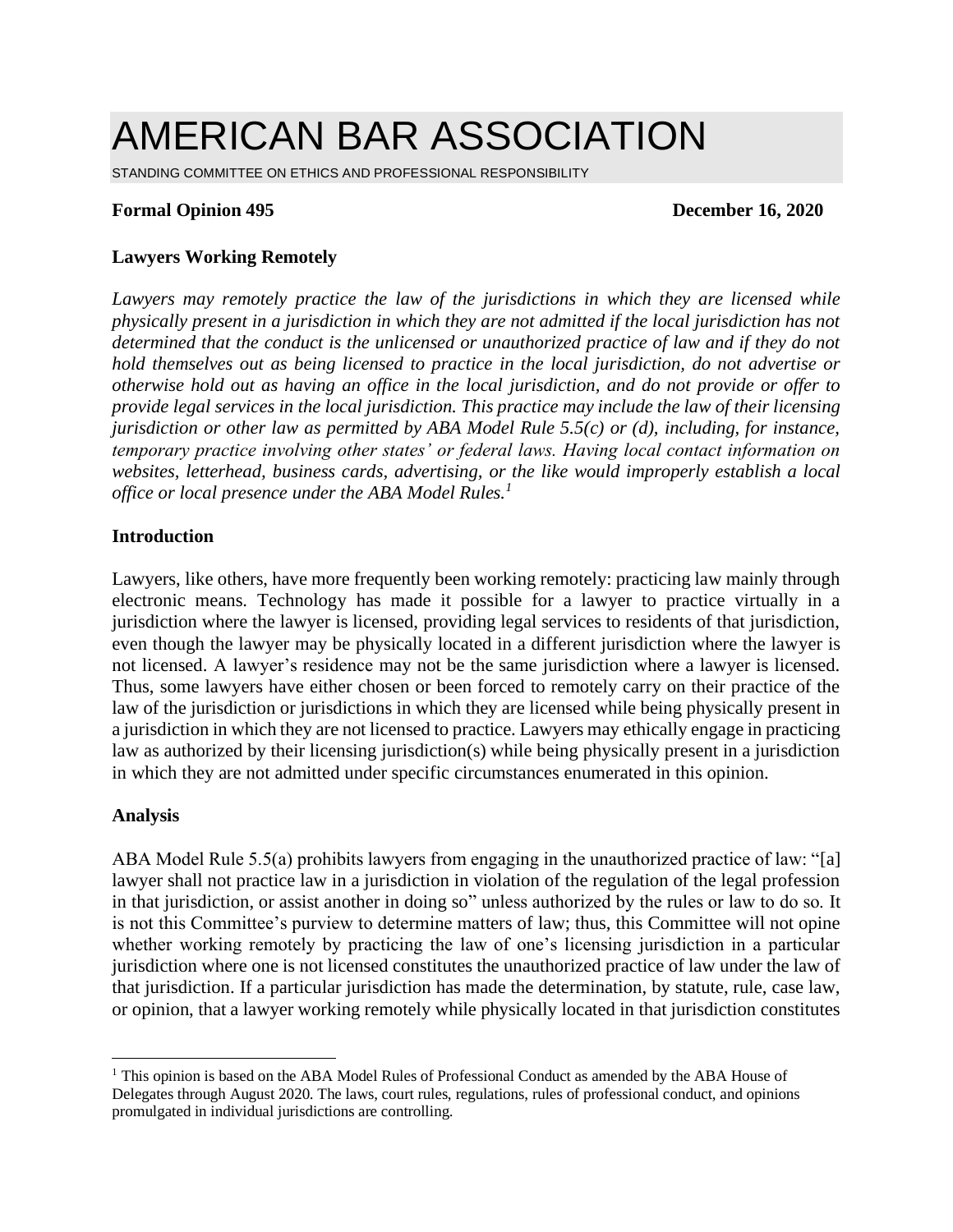the unauthorized or unlicensed practice of law, then Model Rule 5.5(a) also would prohibit the lawyer from doing so.

Absent such a determination, this Committee's opinion is that a lawyer may practice law pursuant to the jurisdiction(s) in which the lawyer is licensed (the "licensing jurisdiction") even from a physical location where the lawyer is not licensed (the "local jurisdiction") under specific parameters. Authorization in the licensing jurisdiction can be by licensure of the highest court of a state or a federal court. For purposes of this opinion, practice of the licensing jurisdiction law may include the law of the licensing jurisdiction and other law as permitted by ABA Model Rule 5.5(c) or (d), including, for instance, temporary practice involving other states' or federal laws. In other words, the lawyer may practice from home (or other remote location) whatever law(s) the lawyer is authorized to practice by the lawyer's licensing jurisdiction, as they would from their office in the licensing jurisdiction. As recognized by Rule  $5.5(d)(2)$ , a federal agency may also authorize lawyers to appear before it in any U.S. jurisdiction. The rules are considered rules of reason and their purpose must be examined to determine their meaning. Comment [2] indicates the purpose of the rule: "limiting the practice of law to members of the bar protects the public against rendition of legal services by unqualified persons." A local jurisdiction has no real interest in prohibiting a lawyer from practicing the law of a jurisdiction in which that lawyer is licensed and therefore qualified to represent clients in that jurisdiction. A local jurisdiction, however, does have an interest in ensuring lawyers practicing in its jurisdiction are competent to do so.

Model Rule 5.5(b)(1) prohibits a lawyer from "establish[ing] an office or other systematic and continuous presence in [the] jurisdiction [in which the lawyer is not licensed] for the practice of law." Words in the rules, unless otherwise defined, are given their ordinary meaning. "Establish" means "to found, institute, build, or bring into being on a firm or stable basis."<sup>2</sup> A local office is not "established" within the meaning of the rule by the lawyer working in the local jurisdiction if the lawyer does not hold out to the public an address in the local jurisdiction as an office and a local jurisdiction address does not appear on letterhead, business cards, websites, or other indicia of a lawyer's presence.<sup>3</sup> Likewise it does not "establish" a systematic and continuous presence in the jurisdiction for the practice of law since the lawyer is neither practicing the law of the local jurisdiction nor holding out the availability to do so. The lawyer's physical presence in the local jurisdiction is incidental; it is not for the practice of law. Conversely, a lawyer who includes a local jurisdiction address on websites, letterhead, business cards, or advertising may be said to have established an office or a systematic and continuous presence in the local jurisdiction for the practice of law.

Subparagraph (b)(2) prohibits a lawyer from "hold[ing] out to the public or otherwise represent [ing] that the lawyer is admitted to practice law in [the] jurisdiction" in which the lawyer is not admitted to practice. A lawyer practicing remotely from a local jurisdiction may not state or imply that the lawyer is licensed to practice law in the local jurisdiction. Again, information provided on websites, letterhead, business cards, or advertising would be indicia of whether a lawyer is "holding out" as practicing law in the local jurisdiction. If the lawyer's website,

<sup>&</sup>lt;sup>2</sup> DICTIONARY.COM, <https://www.dictionary.com/browse/establish?s=t> (last visited Dec. 14, 2020).

<sup>&</sup>lt;sup>3</sup> To avoid confusion of clients and others who might presume the lawyer is regularly present at a physical address in the licensing jurisdiction, the lawyer might include a notation in each publication of the address such as "by appointment only" or "for mail delivery."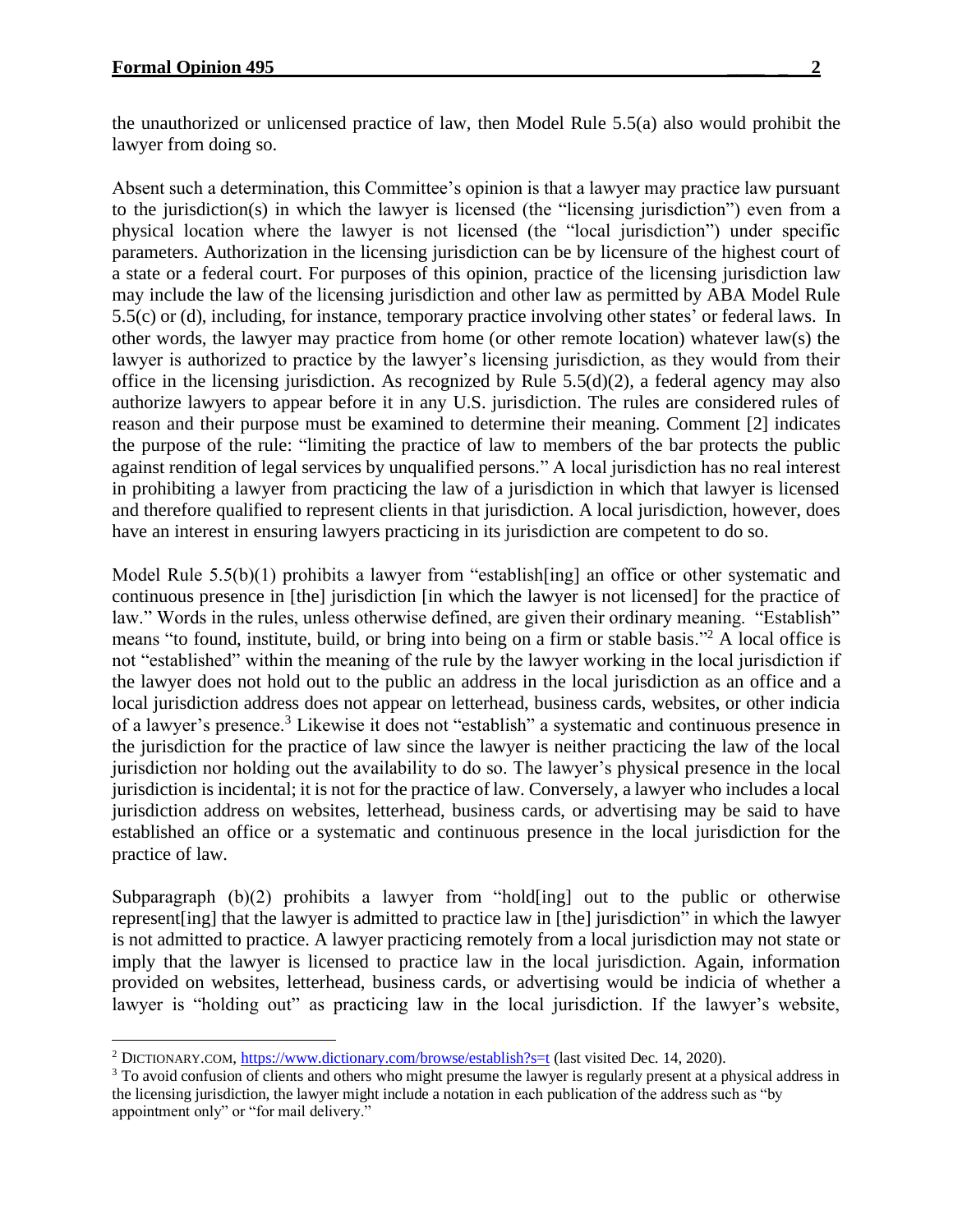letterhead, business cards, advertising, and the like clearly indicate the lawyer's jurisdictional limitations, do not provide an address in the local jurisdiction, and do not offer to provide legal services in the local jurisdiction, the lawyer has not "held out" as prohibited by the rule.

A handful of state opinions that have addressed the issue agree. Maine Ethics Opinion 189 (2005) finds:

Where the lawyer's practice is located in another state and where the lawyer is working on office matters from afar, we would conclude that the lawyer is not engaged in the unauthorized practice of law. We would reach the same conclusion with respect to a lawyer who lived in Maine and worked out of his or her home for the benefit of a law firm and clients located in some other jurisdiction. In neither case has the lawyer established a professional office in Maine, established some other systematic and continuous presence in Maine, held himself or herself out to the public as admitted in Maine, or even provided legal services in Maine where the lawyer is working for the benefit of a non-Maine client on a matter focused in a jurisdiction other than Maine.

Similarly, Utah Ethics Opinion 19-03 (2019) states: "what interest does the Utah State Bar have in regulating an out-of-state lawyer's practice for out-of-state clients simply because he has a private home in Utah? And the answer is the same—none."

In addition to the above, Model Rule  $5.5(c)(4)$  provides that lawyers admitted to practice in another United States jurisdiction and not disbarred or suspended from practice in any jurisdiction may provide legal services on a temporary basis in the local jurisdiction that arise out of or reasonably relate to the lawyer's practice in a jurisdiction where the lawyer is admitted to practice. Comment [6] notes that there is no single definition for what is temporary and that it may include services that are provided on a recurring basis or for an extended period of time. For example, in a pandemic that results in safety measures—regardless of whether the safety measures are governmentally mandated—that include physical closure or limited use of law offices, lawyers may temporarily be working remotely. How long that temporary period lasts could vary significantly based on the need to address the pandemic. And Model Rule 5.5(d)(2) permits a lawyer admitted in another jurisdiction to provide legal services in the local jurisdiction that they are authorized to provide by federal or other law or rule to provide. A lawyer may be subject to discipline in the local jurisdiction, as well as the licensing jurisdiction, by providing services in the local jurisdiction under Model Rule 8.5(a).

## **Conclusion**

The purpose of Model Rule 5.5 is to protect the public from unlicensed and unqualified practitioners of law. That purpose is not served by prohibiting a lawyer from practicing the law of a jurisdiction in which the lawyer is licensed, for clients with matters in that jurisdiction, if the lawyer is for all intents and purposes invisible *as a lawyer* to a local jurisdiction where the lawyer is physically located, but not licensed. The Committee's opinion is that, in the absence of a local jurisdiction's finding that the activity constitutes the unauthorized practice of law, a lawyer may practice the law authorized by the lawyer's licensing jurisdiction for clients of that jurisdiction,